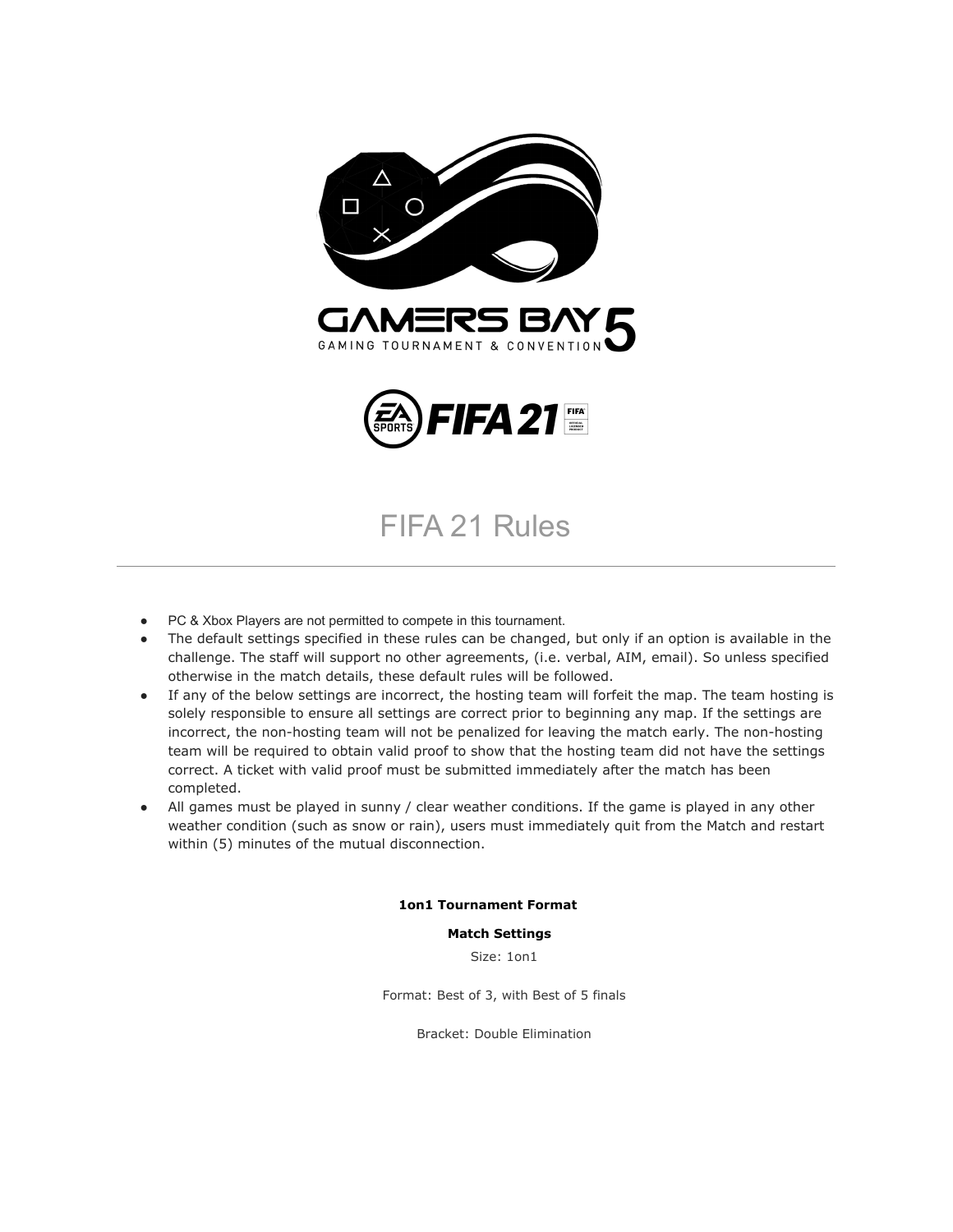#### **Match Rules**

- 1. All matches must be played in their entirety unless both teams agree to postpone or cancel the match. A Standard Ladder Match will consist of one full match.
- 2. Verbal agreements will not receive staff support via Referees or Support Tickets.
- 3. The higher ranked team at match time will host the first map. The higher ranked team is the team ranked closer to "1" on the ladder. If there is a tie in rank (i.e. both are unranked), the Team ID closest to 0 will host first. The lower ranked team at match time will host the second map. This will alternate for each map until/if a tie breaker map is needed. If a tie breaker map is needed, the higher ranked team will host the final map.
- 4. Teams may not delay the match for more than 5 minutes between each round/map. A round is defined as a stopping point during the match when match settings may be altered, and/or players may switch sides or change equipment.
- 5. If a member of either team drops during the initial launch of the game, the game will be replayed.

a. If the player who is winning disconnects from the match in the second half, the match will be restarted with the scores at the time of disconnection. If the team who is losing the match disconnects in the second half that team will forfeit the match.

b. Match must be restarted within 5 minutes of the disconnection. If not the user who disconnected will forfeit. Play the remaining time of the match in the first half. I.E, If the user disconnected 40 minutes into the first half, then the match will restart and the first half + 5 minutes of the second half will be played. There will be a maximum of 2 restarts.

c. If proof is provided which shows the user disconnected deliberately (Penalty, free kick, red card etc.) then that user will forfeit the match.

d. If any user disconnects in the first half (Winning or Losing), the match will be restarted with the current scores.

- 6. If the match ends in a tie, the match must be replayed.
- 7. All matches must be played in Online Friendlies Lobby.
- 8. Use of the "kickoff glitch" may result in a forfeit of the match. If an advantage is gained such as a goal being scored or an attacking possession achieved then the match will be forfeited. If no advantage is gained, then the match will not be forfeited. Valid proof such as replays including the gamertag of your opponent must be provided.
- 9. Use of a five defender formation when disabled in the challenge option will result in a forfeit of the map. In a BO1 it will result in a forfeit of the match.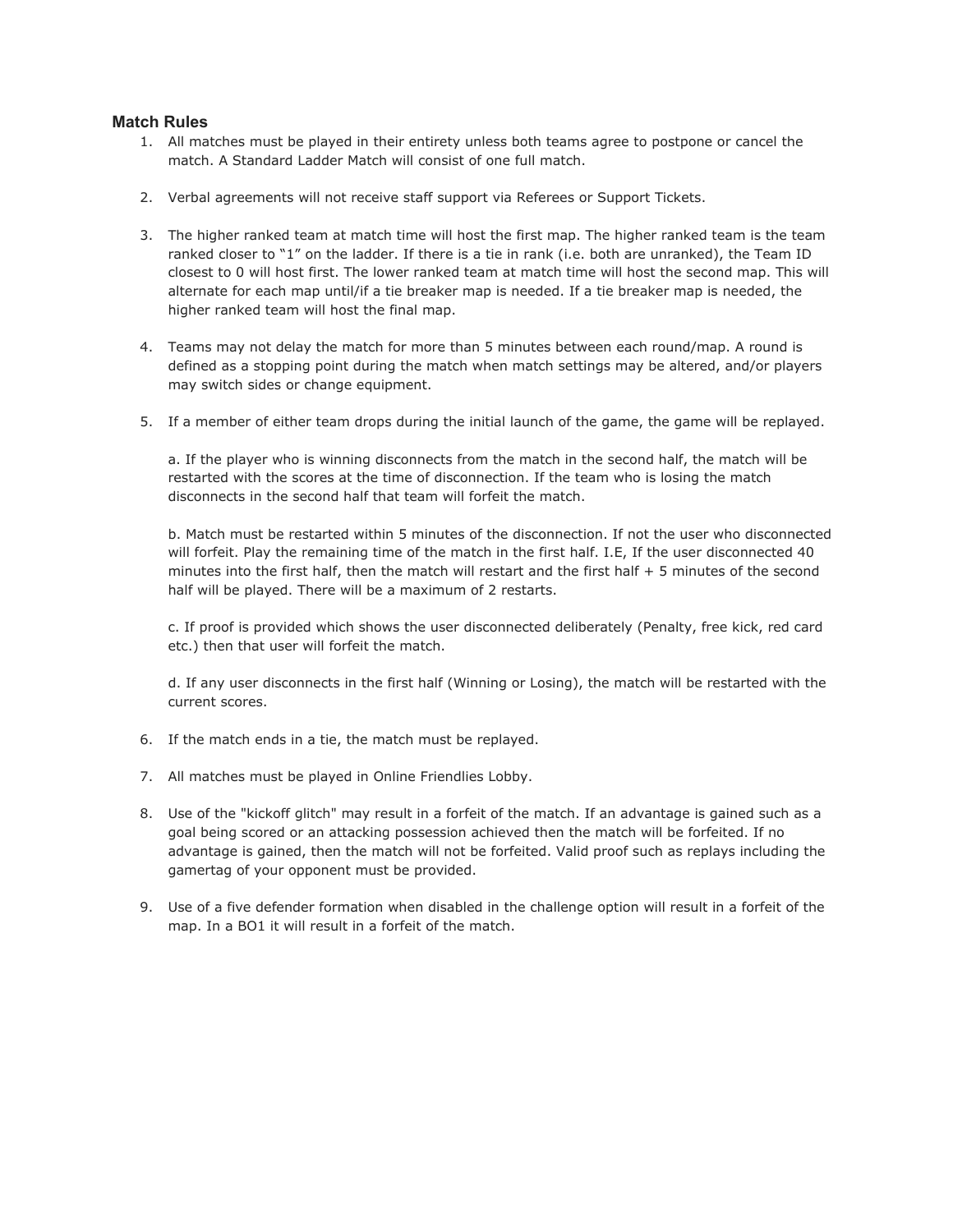## Bracket Play

- 1. **Double Elimination:** After losing a match, teams will be eliminated from the bracket and placed in the losers bracket where the can compete for the chance to make it to the finals..
- 2. **Default Start Time:** All round one (1) matches have the same default start time. After round one (1), all Matches have a unique default start time that is dependent upon the time at which the teams' previous round results were submitted. Matches must be started by their default start time and played until completion. Postponing matches is only at the discretion of Tournament staff.
- 3. **Double Forfeit:** If a match is not played and neither team submits a ticket requesting the forfeit win, or both teams otherwise forfeit a game/match, the game/match win will be awarded to the higher seeded team.
- 4. **Seeding:** Teams will be randomly seeded at of the close of registration. Seeds are done in ascending order. The higher seed is determined by the team with the seed closest to zero (0).
	- **Example**: Seed four (4) is a higher seed than seed ten (10).

### All Matches

- 1. **Warm-up:** No warm-up or practice games are permitted once the match's first game has begun. If a match is played before the scheduled time, it will not be considered a warm-up and will count as the official results.
- 2. **Delays:** Teams may not delay the start of a match beyond its scheduled start time, without the approval of a tournament official. Teams may delay a match between games for up to five minutes. Teams can request that a tournament official enforce this five minute time limit. After five minutes of a tournament official enforced delay, if the delaying team does not have the minimum required players, they will forfeit the match.
- 3. **Minimum Required Players:** Teams may be short handed by one player in order to start a game. A Team will Forfeit the Match if they are missing all of their players 15 minutes after a Match's default start time (Grace Period). Teams will be forced to start a Game at the end of a Grace Period as outlined in the No Show proceedure.
- 4. **Lag:** As the game is hosted on servers, replays will not be issued for lag.
- 5. **Disconnections:** If a player does not get into the game lobby before the start of the game, all players should back out and re-form the party.
	- If a player disconnects/leaves the game after the game has launched, their kills at the time of the disconnection (proof must be provided in the case of a disagreement) will be added to the kills of their teammate and the remainder of the game will continue.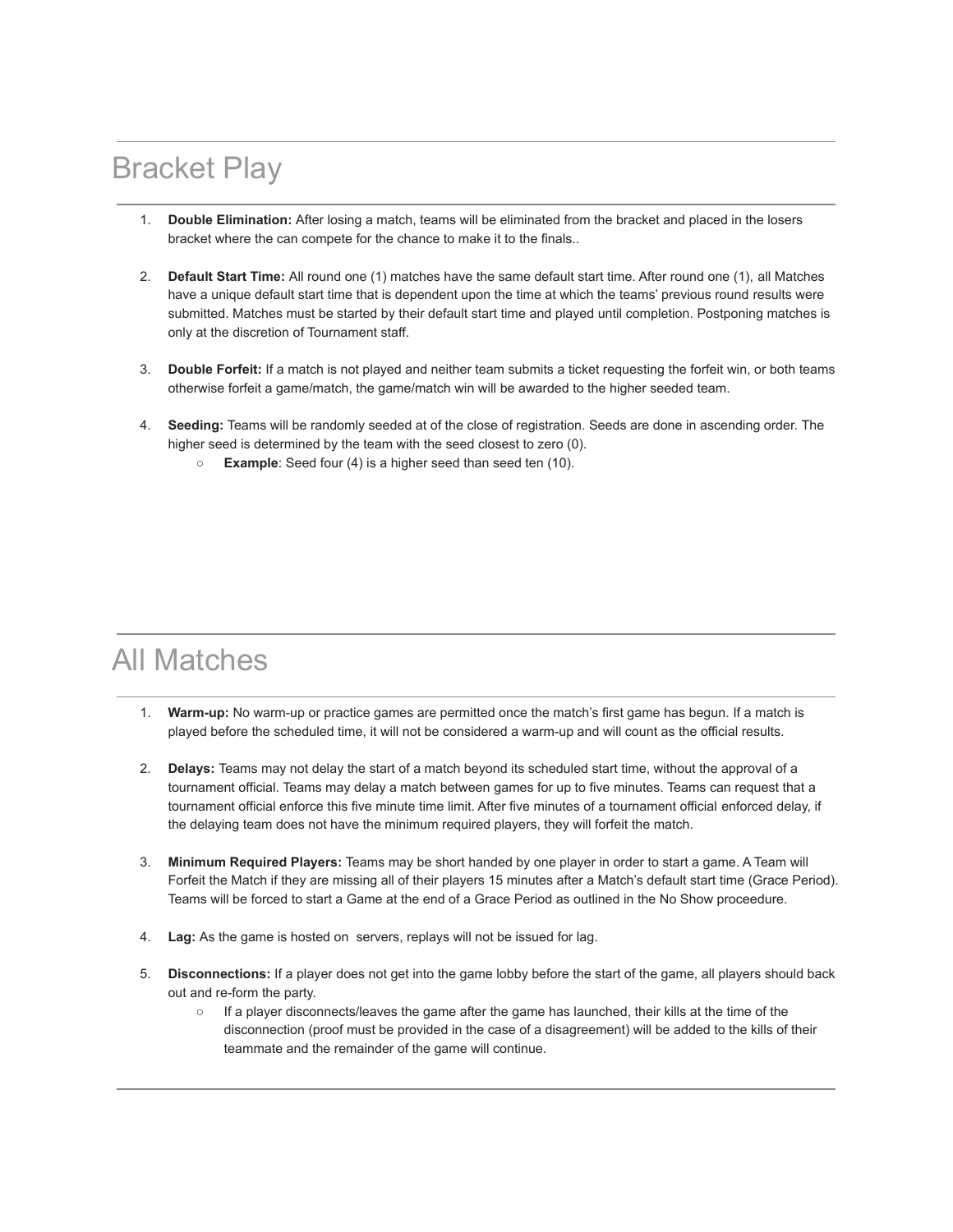# Reporting

- 1. **No Shows: All no shows must be verified by a tournament official.** The No Show grace period time is 15 minutes after the match's original start time. For example, if a match is scheduled for 10:00 AM, the no show time for this match would be 10:15 PM. In order to contact a Tournament Official, call 917-9607. If a tournament official isn't available, a ticket must be submitted immediately to gamersbaycayman.com. The ticket must include proof that their opponent did not show. To dispute your match, select "I'm reporting: my opponent did not show" under "report problem" on the match page.
- 2. **Time Limit:** Both teams must report the match results within 10 minutes of its completion. Failure to report the match results on time or respond to any messages that you receive from a tournament official may result in your team receiving the loss.
- 3. **Report Match Score:** Please report the match results to your respective referee. To report the match results, teams must report the match score accurately, with overall Games won being reported. For example, the match score can be reported as 1-0, 2-0, 2-1, 3-0, 3-1, or 3-2 depending upon the match length. Reporting the individual points for each game is optional.
- 4. **Cheating:** Breaking any rule and any form of cheating, glitching, abusing in-game mechanics, or unsportsmanlike behavior may result in a forfeit of a game, match, or ban from GamersBay. Cheating, glitching, and abusing in-game mechanics accusations must be verified by a tournament official. In order to contact a tournament official report to your nearest referee. If a Tournament Official isn't immediately available, call 917-9607 immediately, along with proof, screenshot or video, of the cheating. Punishable unsportsmanlike behavior includes, but is not limited to, excessive use of foul or degrading language. For all cheating claims, the burden of proof is on the accuser.
- 5. **Proof:** We highly recommend that proof is taken with the console's built in recording system to gather proof. At least one member of each team should take a video or screenshot(s) of each game's results in case proof is needed for a dispute. All proof should be clearly visible and contain the players names', if they are dead, and their number of kills.
- 6. **Disputes:** In order to dispute game results, players/teams must notify a tournament official that they would like to protest the game before a new game has begun. In order to dispute match results, players/teams must notify a tournament official, that they would like to protest the match no longer than 15 minutes after the end of the Match.
- 7. **Concessions:** Teams may request that they be allowed to concede victory of a game. Teams may request that their opponent not receive a forfeit penalty. A tournament official must be contacted with these requests.
- 8. **Dispute Evidence:** In the event of a dispute, please provide your video / screenshot proof to your tournament official. In the event that you are not able to access tournament referee, call 917-9607 immediately, with proof ready. The issue must be clearly stated as well as the time in the video in which the issue occurred, and/or what the tournament official should be looking for in the picture/video.

## Support

1. **Tickets & Live Support:** Tournament support can be requested from your referee. For issues with registration, missing tournament achievements, and general tournament questions, a "Tournament Question/Issues" Contact 917-9607.. For all tournament match issues, a "Solve My Dispute" Referees should be contacted.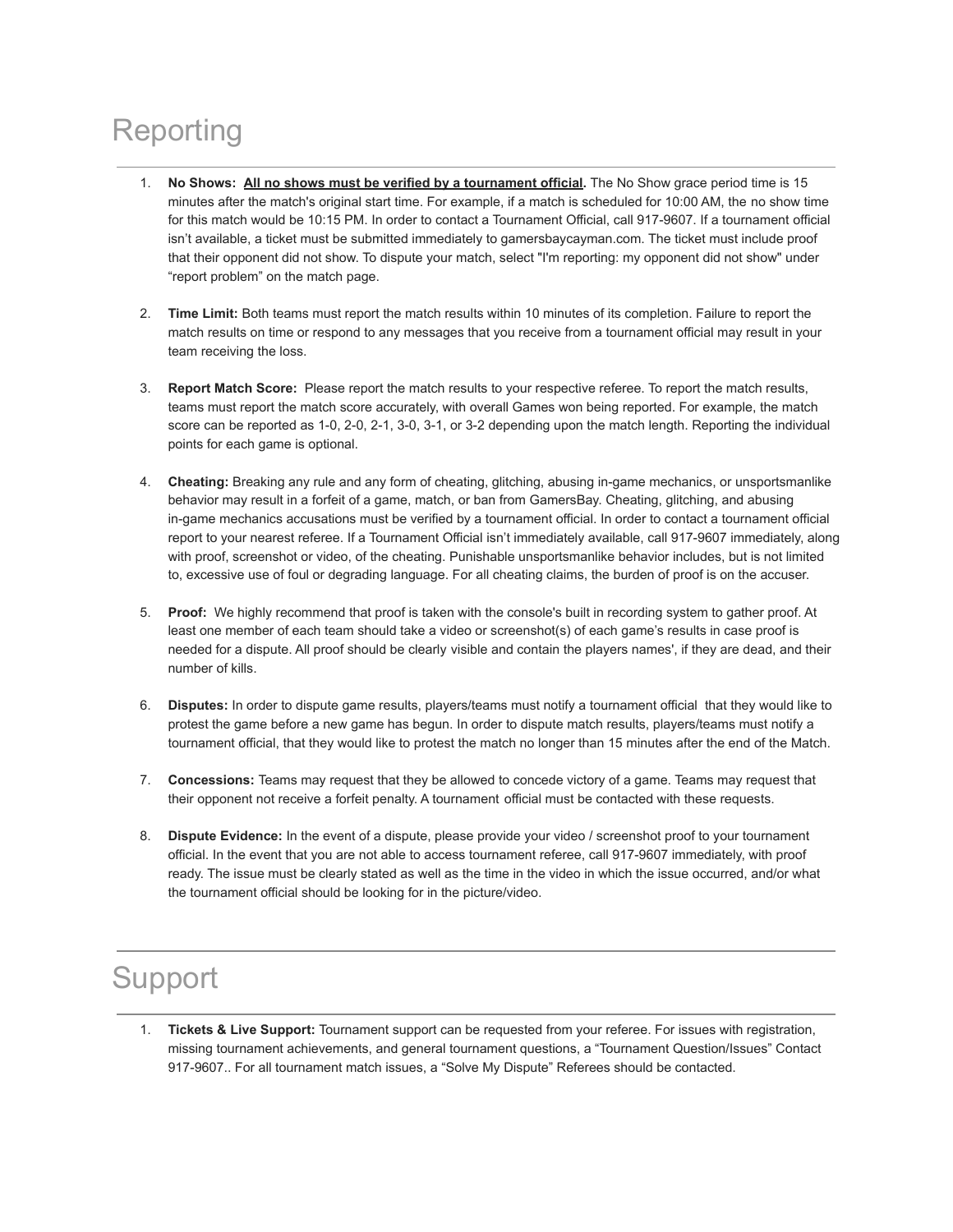- 2. **Live Support Limit:** Only one (1) Player per team should converse with referee for in-game issues and that player should stay with referee until a tournament official answers their issue.
- 3. **Listen for Instructions:** If a tournament official is called into a custom game, players must keep the tournament official un-muted at all times.
- 4. **Abuse:** Verbal and/or written abuse of a tournament official will not be tolerated through any medium. This includes, but is not limited to, voice communications in game, voice messages, live support chats, written messages on GamersBay Website, Battles, Twitter, Facebook, etc. Violators of this rule may be disqualified from the Tournament.
- 5. **Technical Issues:** If you are having technical issues, please contact your referee who will contact Tech Support.
- 6. **Decisions Are Final:** Tournament staff have the final decision in all matters related to this competition. If a player feels the decision is unjust and/or goes against the rules listed for this competition, an Arena: Staff Report to 917-9607 should be submitted for review. Please include any information and proof pertinent to the issue.

### **Penalties**

- 1. **Evading a Tournament or Servere Site Ban:** Any player found evading a severe site ban or one related to Tournaments will be disqualified from this competition. If that player participates in any part of the match during the first tournament round, that team will forfeit the games that were played. If that player participates in any part of a match after the first tournament round, that team will be disqualified from the competition. The offending player(s) will be suspended from Gamersbay for up to three hundred and sixty-five (365) days.
- 2. **Account Recovering XBL or PSN Accounts:** Tournament participants are forbidden to allow others to play in this competition in place of them by sharing XBL or PSN accounts. The offending individual or team forfeit the entire match. The offending players will be suspended from the site for up to ninety(90) days.
- 3. **Modified Console/Hacks/Mods:** Use of a modified/jail broken console, in game hacks, and/or mods will result in the immediate disqualification of that team. The player(s) using the modified console, hacks, and/or mods will be suspended from Gamers Bay for up to seven hundred and thirty (730) days. The rest of the team will be suspended for up to ninety (90) days.
- 4. **Evading a Ban:** If a player is found evading a ban the team will be disqualified from this competition. The offending player(s) will be suspended from Gamers Bay for up to ninety (90) days.
- 5. **Lack of Cooperation:** Failing to comply with Support Staff's directions and/or requests may result in the forfeit of round(s), a map, or the entire match. Verbal or written abuse of a staff member will result in a suspension from Gamersbay for up to twenty (20) days.
- 6. **Failure to Report a Tournament Match:** Any team leader/captain that fails to report their tournament match within ten (10) minutes after the conclusion of their match or upon receiving notification from support staff to do so, may be suspended from the site for up to twenty-four (24) hours.
- 7. **Warnings:** Tournament Officials may issue a Warning for infractions including, but not limited to, the use of profane words or phrases, discussion of controversial religious topics, threats/implied violence, lack of punctuality, and failure to follow tournament staff instructions. All warnings and penalties are given to the team, not the individual player. Teams may also be warned or incur a penalty for repeated warnings in regards to the same rule. Depending on the severity of the action or conduct by a player, multiple warnings may be handed out for a single infraction, up to and including bypassing warnings and resulting in an immediate penalty.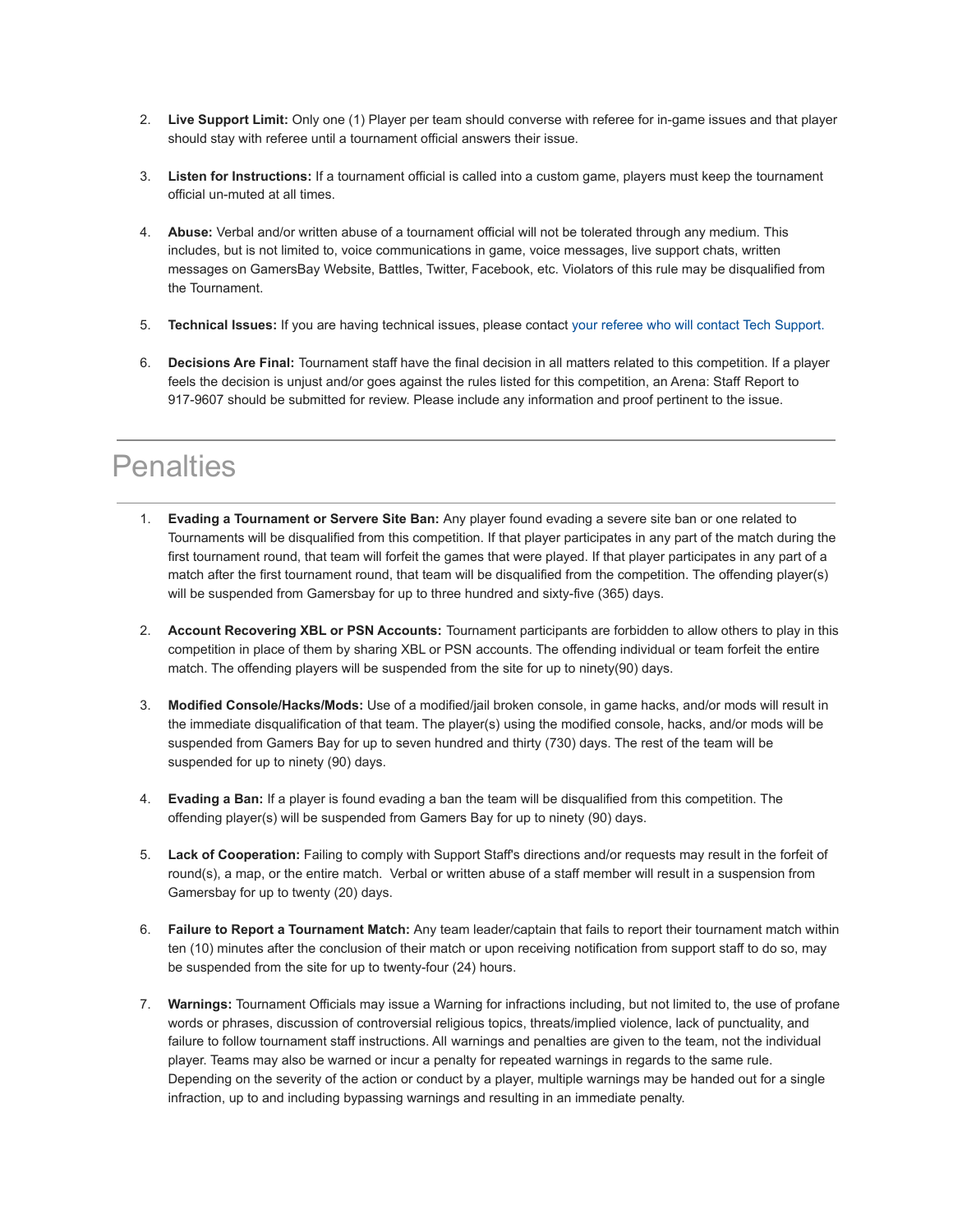- 8. **Penalties:** After a maximum of three (3) warnings, post-warning penalties, including but not limited to the following, may be enforced: A Game Forfeit, a Match Forfeit, and a GB/MLG Site Ban for a specified duration. Penalties may also be combined with other penalties.
- 9. **Disqualification:** Some infractions may result in warnings and penalties being bypassed with immediate disqualification from the remainder of the Tournament being enforced. Examples of behavior or actions that could result in this are physical acts violence, cheating, collusion/manipulating the bracket, drug/substance abuse on-site, any illegal activities, betting or gambling on a tournament or match results, hate speech, and harassment.

### **General**

- 1. **Rules:** The rules may be updated and modified at any time, for any reason. Rulings may be made outside the scope of these Rules in order to preserve fair play and tournament integrity. Participation in this Tournament constitutes entrant's full and unconditional agreement to these Rules, the Official Rules on the Prize tab, and Tournament Official decisions, which are final and binding in all matters related to this tournament. Winning a prize is contingent upon fulfilling all requirements set forth herein.
- 2. **Players:** Players must utilize their own unique Username for competing on Gamersbay. This unique Username must have been registered on Gamers Bay personally by the user. The registered Username must contain the correct and complete Name, Address, and Email of the user. If a false Name, Address, or Email was entered, the user voids the privilege to participate in this Tournament and/or receive any prizes. As a user, you are personally responsible for accepting any invitation to a Team. If you receive a paid invite to a team, you accept the credits used for entry as your own in order to participate in this competition. If you do not personally accept a Team invitation, you may be disqualified from the Tournament and Forfeit any prize. All players must have an Xbox Live Gold account in good standing and be signed into Xbox Live for all Games. All Gamersbay accounts, teams, roster spots and crowns are property of NetGeekz Media. Any advertising of, or attempts to buy, sell, trade, or exchange any aforementioned item is strictly prohibited. This also includes offering to forfeit matches in exchange for any item or service. Violators will be removed from all properties and all related accounts terminated. Furthermore, GamersBay reserves the right to deactivate, reset or temporarily suspend any account or team, without notice, that violates our Terms of Use.
- 3. **Definition of Non-Amateurs:** Players that have won a cash prize from any Online Tournaments or Ladders for the game and console on which the tournament is being held. If a player takes credits in place of a cash prize, they are still no longer considered an amateur and are ineligible to play in amateur tournaments for the game/console. If any player is found playing on a team that falls into one of the above categories, the whole team will be disqualified and credits will not be refunded. Anyone living in the same household as a Non Amateur player will also be considered non Amateur and are not allowed to participate in Amateur Tournaments. Additionally, players found evading amateur status are subject to being banned for up to thirty (30) days.
- 4. **Team Management:** If leadership of a tournament team is transferred to another member of that team, that person gives up all team editing privileges(adding/removing players, disbanding team, ect.). This includes any player/team "credit sponsors". As a warning, credits will not be refunded for any players the "credit sponsor" pays for if he/she is removed from the roster after leadership is transferred.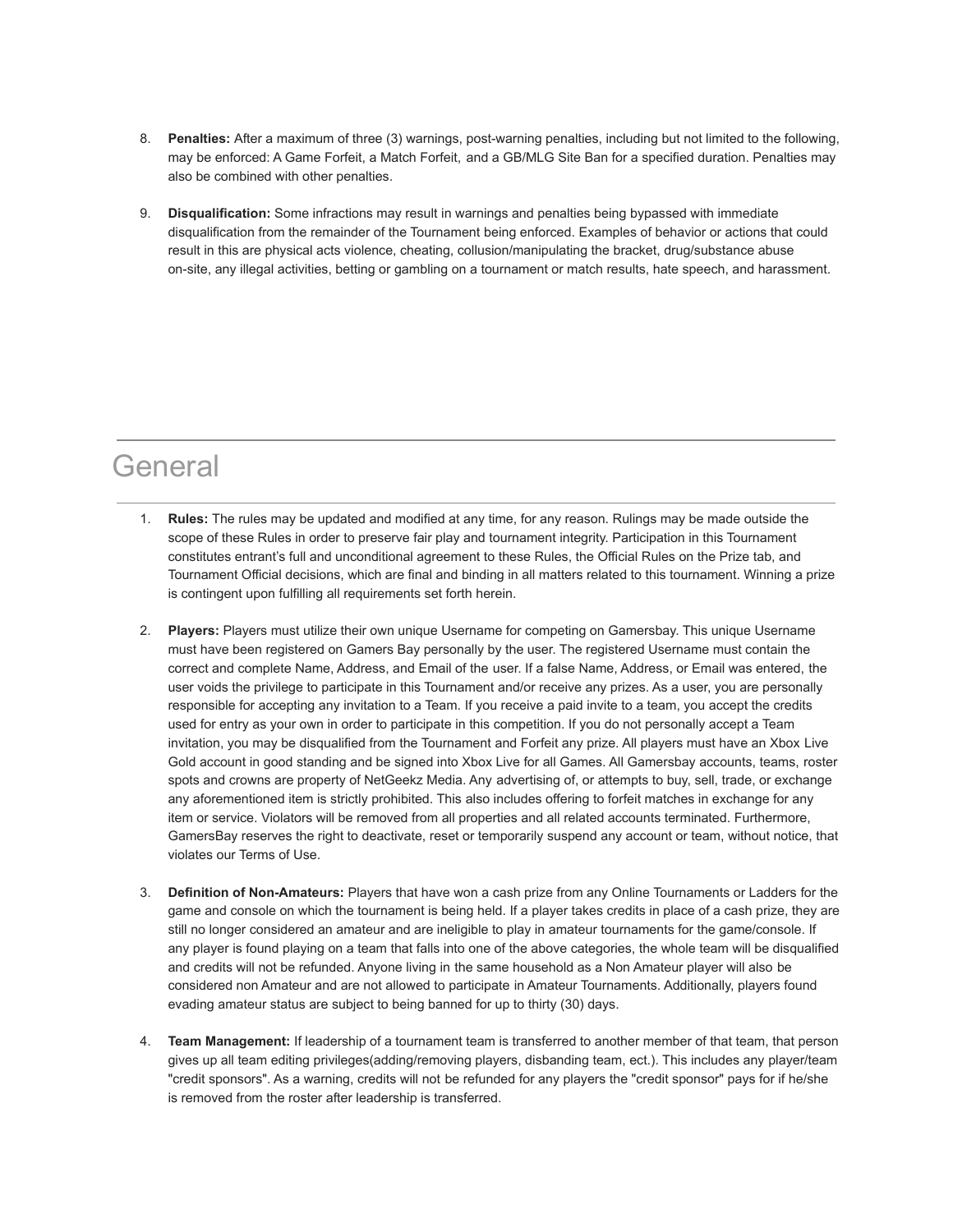- 5. **Valid Gamertags:** All gamertags on a team's roster must be valid. Each user on the Roster must legitimately own their gamertag. A Gamertag's spelling and spaces must be exact, but the correct case is not necessary. Gamertags may not contain foul language, disparaging remarks, hateful or racist names. Any changes to a team roster after the tournament has been seeded is at the discretion of tournament staff. This includes changes to Xbox Live Gamertags, PSN IDs, Battle.net IDs, etc. Players may only be added to a roster (username and gamertag) up until the end of that team's first match. Gamertags must be linked to a player's GamersBay Account before the start of the tournament bracket play.
- 6. **Privacy & Impersonation:** Individuals are prohibited from sharing account information stored on Gamers Bay with another person for any reason. This includes, but is not limited to, the following: usernames, passwords, gamertags, email accounts, etc. Individuals may not use another Player's Account in a Game. Individuals may not allow another Player to use their XBL Account in a Game. Players who break this rule may be disqualified from the Tournament. In game IP checks will be administered at the discretion of the Online Tournament Staff. This will ensure no one is account recovering and attempting to play on another person's account. However, IP checks will not be be given after the match has been completed.
- 7. **Third Party Communication:** Third party communication is allowed for this tournament. (i.e. skype, TeamSpeak, Party Chat, etc.).
- 8. **Definitions:**
	- Game One (1) competition played on one (1) round of battle-royale between two (2) teams
	- Match a series made up of multiple games
- 9. **Team Content:** The Leader of a team can change the team name, blast message, logos, avatars and website links. The images/information submitted must be appropriate and cannot violate our Rules. Attempting to bypass the automatic censor by misspelling, inserting spaces or symbols, transposing letters, using look-alike symbols, or any other method is not allowed. Teams that attempt to bypass the censor will be subject to penalties.
- 10. **Prizing and Bracket Size:** Tournament bracket size and prize are subject to change based on the total number of eligible teams at the end of registration.

**Waiver:** GamersBay Video Game Tournament For your child to participate in the activities of the GamersBay Video Game Tournament, which includes console video game play, we require your consent for your child to participate.

Every participant's parent or legal guardian must read, sign, and submit this waiver to tournament organizers prior to the commencement of the tournament. Your child must be 6-17 years of age. I am the parent or legal guardian of \_\_\_\_\_\_\_\_\_\_\_\_\_\_\_\_\_\_\_\_\_\_\_\_\_\_\_\_\_\_\_\_\_\_\_\_ ("participant") who is under 18 years of age.

I hereby consent to this participant's attendance and participation without restriction in the GamersBay Video Game Tournament. Activities consisting primarily of console video game play, and video game tournaments in which entry is a paid charge and prizes awarded to winners. I understand that the video games may have a rating of "M" for Mature assigned by the Entertainment Software Rating Board (ESRB). I am aware that this rating indicates the ESRB has determined that the content of the console video game may be unsuitable for children under 18 years old because of violence, blood, gore, and language. I acknowledge that the participant may choose to participate in non-video game tournament activities available at the facility.

I also understand that music may play during the event that may contain PG-13 content. In consideration of the right and opportunity to participate in the GamersBay Video Game Tournament conducted by NetGeekz Media, I hereby acknowledge and agree as follows: consent to the use participant's name, picture, and/or likeness in publicity and advertising for the GamersBay Video Game Tournament in any and all media and/or promotion. In addition, I consent to no claims – past, present, future – against hosts of event for injuries or loss/damage of